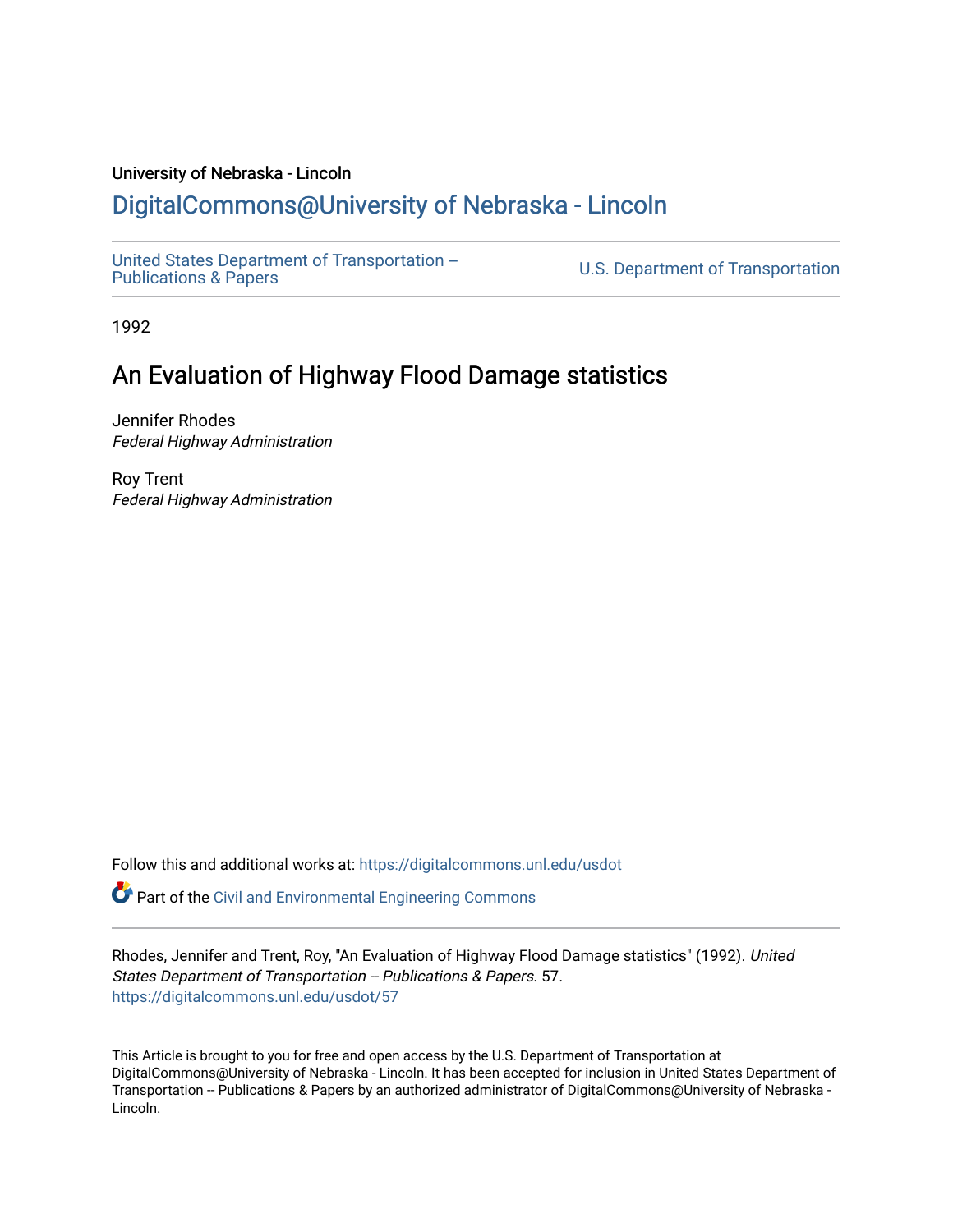Published in Hydraulic Engineering: Saving a Threatened Resource—In Search of Solutions: Proceedings of the Hydraulic Engineering sessions at Water Forum '92. Baltimore, Maryland, August 2–6, 1992. Published by American Society of Civil Engineers.

This article is a U.S. government work, and is not subject to copyright in the United States.

An Evaluation of Highway Flood Damage statistics

Jennifer Rhodes, Student Member Roy Trent, Member<sup>l</sup>

#### Abstract

Hydraulic events result in thousands of incidents of property damage each year. The U.S. Army Corps of Engineers estimates that annual damage averages over \$2 billion (COE, 1991). Federal, state, and local agencies have set up emergency assistance programs to help pay these unusually heavy expenses. Despite the detail of the policies regulating such programs, a comprehensive database describing the causes and consequences of flood losses does not exist. In an effort to obtain clear and consistent statistics on highway related damage, the disaster files of the Federal Highway Administration's (FHWA) Emergency Relief (ER) Fund and the Federal Emergency Management Agency's (FEMA) Disaster Assistance Program (DAP) have been studied.

### Introduction

The applicability of ER or DAP funds for hydraulic disasters is based on the extent and intensity of the event. Disasters warranting FHWA or FEMA assistance are event. Disasters warranting FHWA or FEMA assistance are sudden and unusually large, occurring over a very wide area. For example, in 1989 after May floods hit Texas, area. For example, in 1989 arter may floods nit fexas,<br>FEMA declared 87 of its 254 counties disaster areas and<br>over \$11.5 million in ER and DAP funds was spent on the restoration of the highway system.

When a large disaster occurs, a formal proclamation asking for FHWA funds will be issued by the governor of the affected state. If the event is extremely severe,

<sup>&</sup>lt;sup>1</sup>Federal Highway Administration, Offices of Research and Development, 6300 Georgetown Pike, McLean, VA 22101.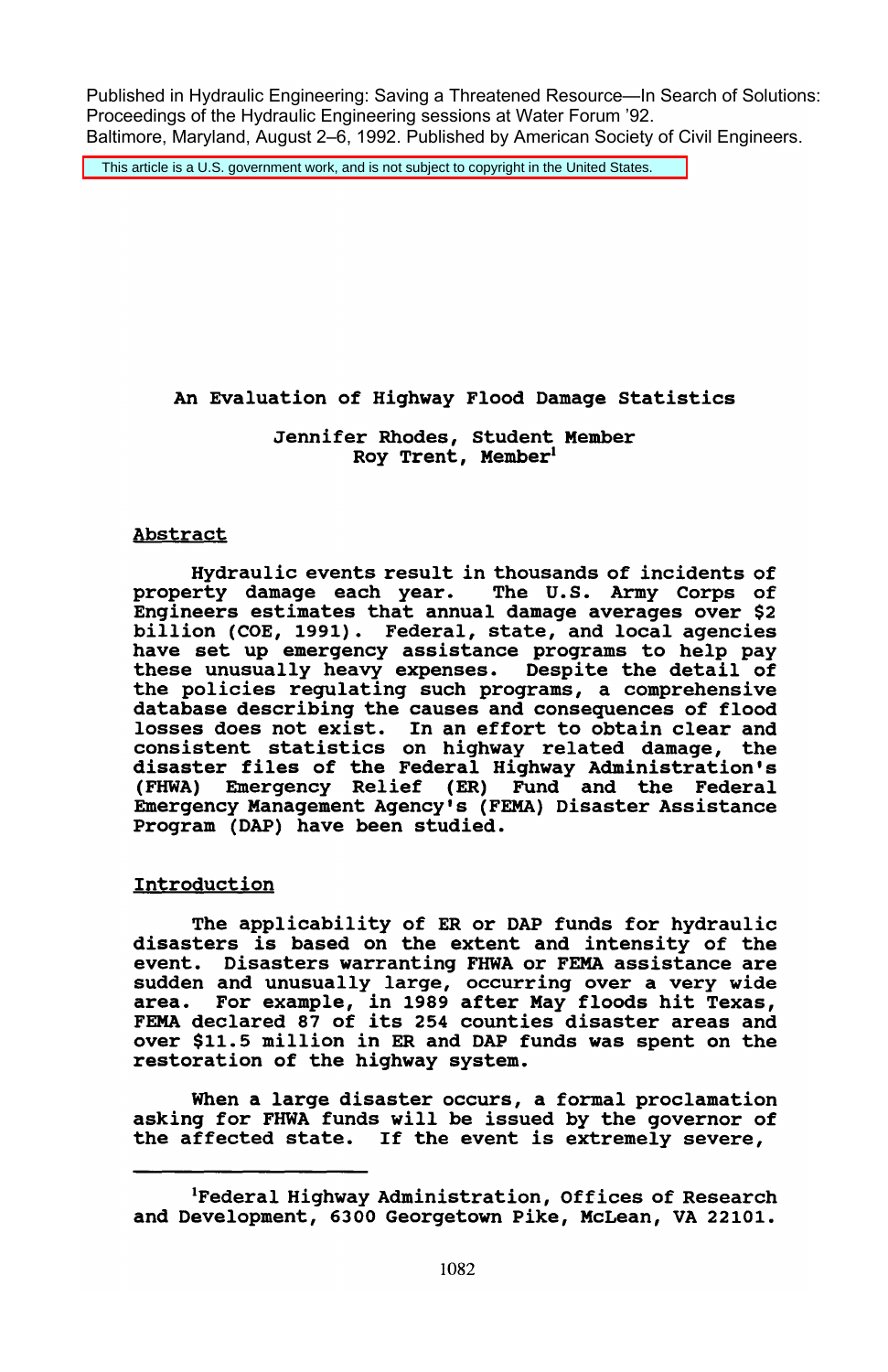the governor may request a Presidential declaration. If the President authorizes the use of federal funds, both organizations will aid in the disaster clean-up. The DAP assists with temporary housing, food and water provisions, medical care, debris removal, and emergency repairs to keep essential off system facilities operating. ER funds are only allocated for the repair and reconstruction of roads and bridges on the Federal-Aid system. If a Presidential declaration is not made, the FHWA conducts a field investigation and eligibility for funding is determined by the FHWA Administrator upon review of the field report. The FEMA has no role in such cases.

### Emergencv Relief Fund Data

The ER records researched (DOT, 1991) contained files on over 300 disasters amounting to \$1.8 billion in repair and reconstruction costs. All FHWA funded natural disasters and catastrophic failures occurring between<br>1973 and 1990 were included in the study. After a 1973 and 1990 were included in the study. careful analysis to determine the cause of each disaster, the records were placed into one of five disaster categories. Table 1 gives a brief explanation of each.

| <b>CATEGORY</b>     | <b>EXPLANATION</b>                                            |
|---------------------|---------------------------------------------------------------|
| <b>COLLISIONS</b>   | BARGE AND VEHICLE COLLISION, PLANE CRASHES, TRAIN DERAILMENTS |
| <b>HYDRAULICS</b>   | FLOOD AND HURRICANE EVENTS                                    |
| <b>STRUCTURAL</b>   | DAM AND STRUCTURAL FAILURES                                   |
| <b>OTHER EVENTS</b> | EARTHOUAKES. FIRES. LANDSLIDES. TORNADOES. VOLCANOES          |
| <b>UNKNOWN</b>      | NO EXPLANATION IS STATED IN FILES                             |

TABLE 1. DISASTER CATEGORIES

Disaster distributions are shown in figure 1. Hydraulic events account for over 75 percent of the disasters studied. Approximately \$1.1 billion has been obligated by the ER fund for these events. This makes up 63 percent of the total amount allocated by the ER program since 1973.

Figures 2 shows event cost. Approximately 14 hydraulic events of sufficient size to qualify for ER eligibility occur every year costing the FHWA an average of \$62 million in highway repair costs. Nearly 35 bridge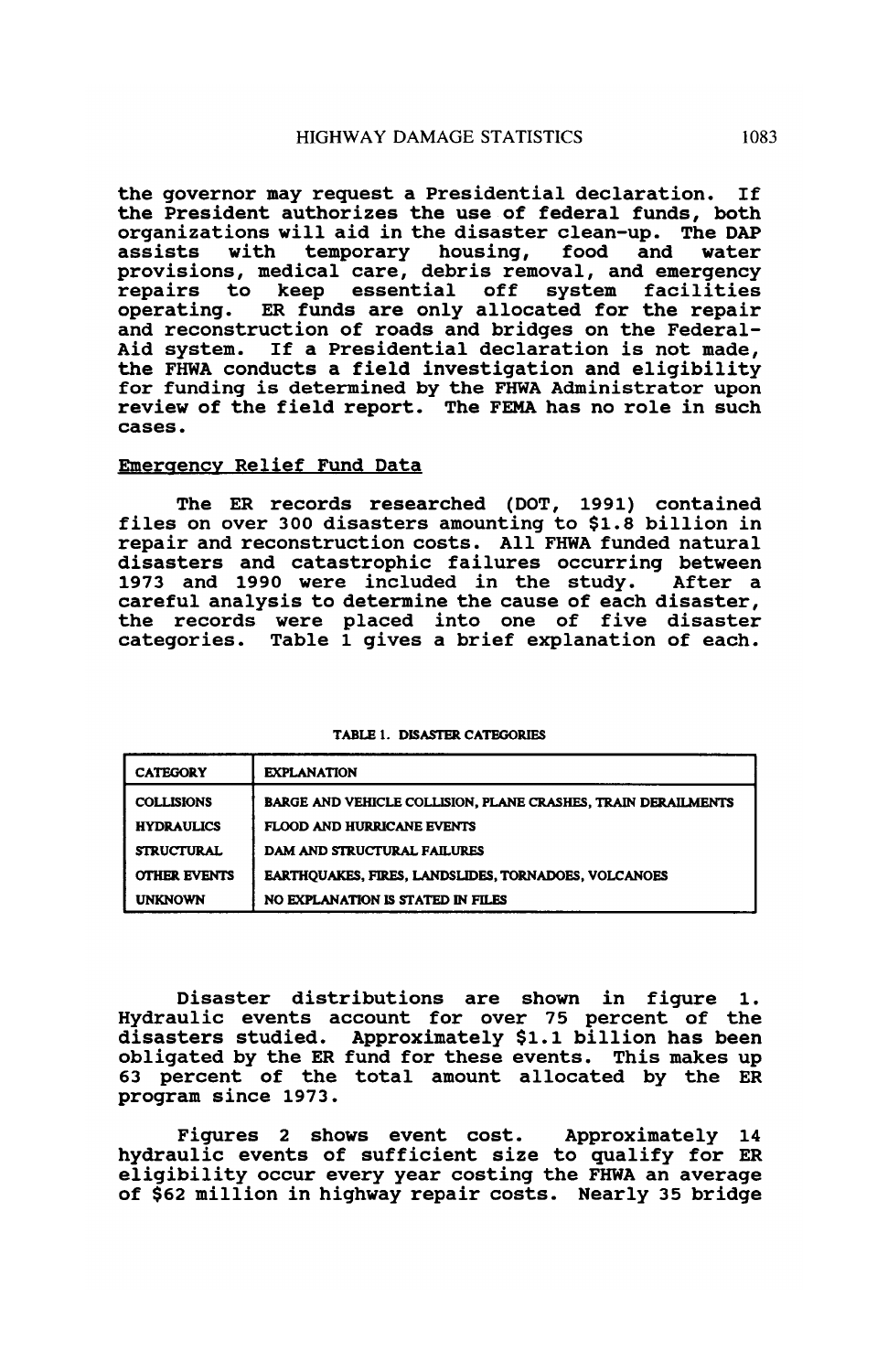projects are initiated annually due to these events, and over \$17 million in FHWA funds is spent on the repair and reconstruction of bridges.







FIGURE 2 ER ANNUAL DISASTER COSTS

Figure 3 shows the relationship between the number of disasters funded by the ER program each year and the number of bridge projects initiated in those years. While the number of disasters has remained mostly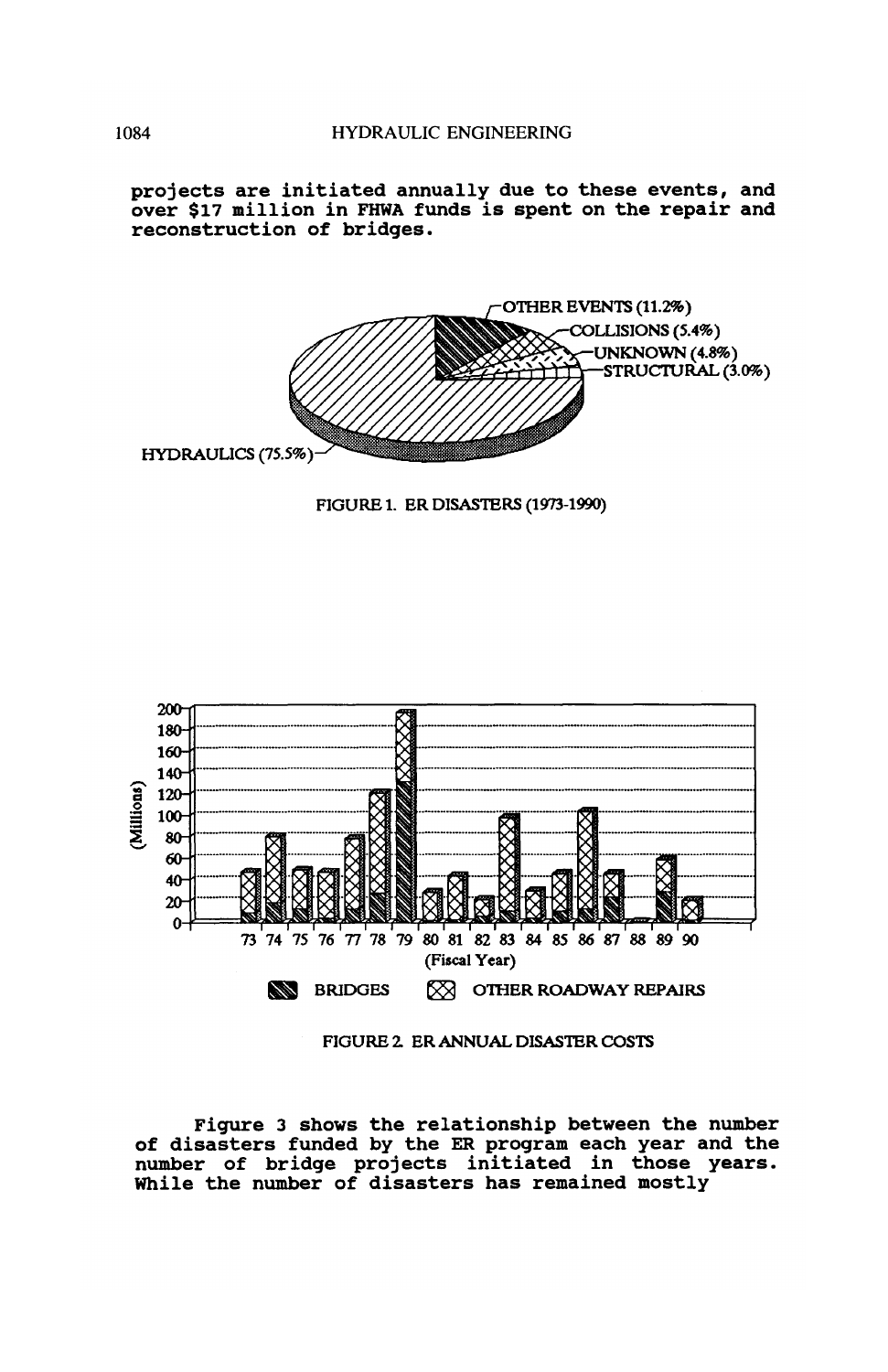consistent, fluctuating between 10 and 30 events per year, the number of bridge projects has steadily decreased.





## Disaster Assistance Program

The DAP files studied (FEMA, 1991) contained 201 Presidentially declared severe storm, flood, and hurricane disasters occurring between 1980 and 1990. During this time FEMA allocated nearly \$1.6 billion in emergency assistance. Disaster cost is shown in figure 4.



FIGURE 4. DAP ANNUAL DISASTER COSTS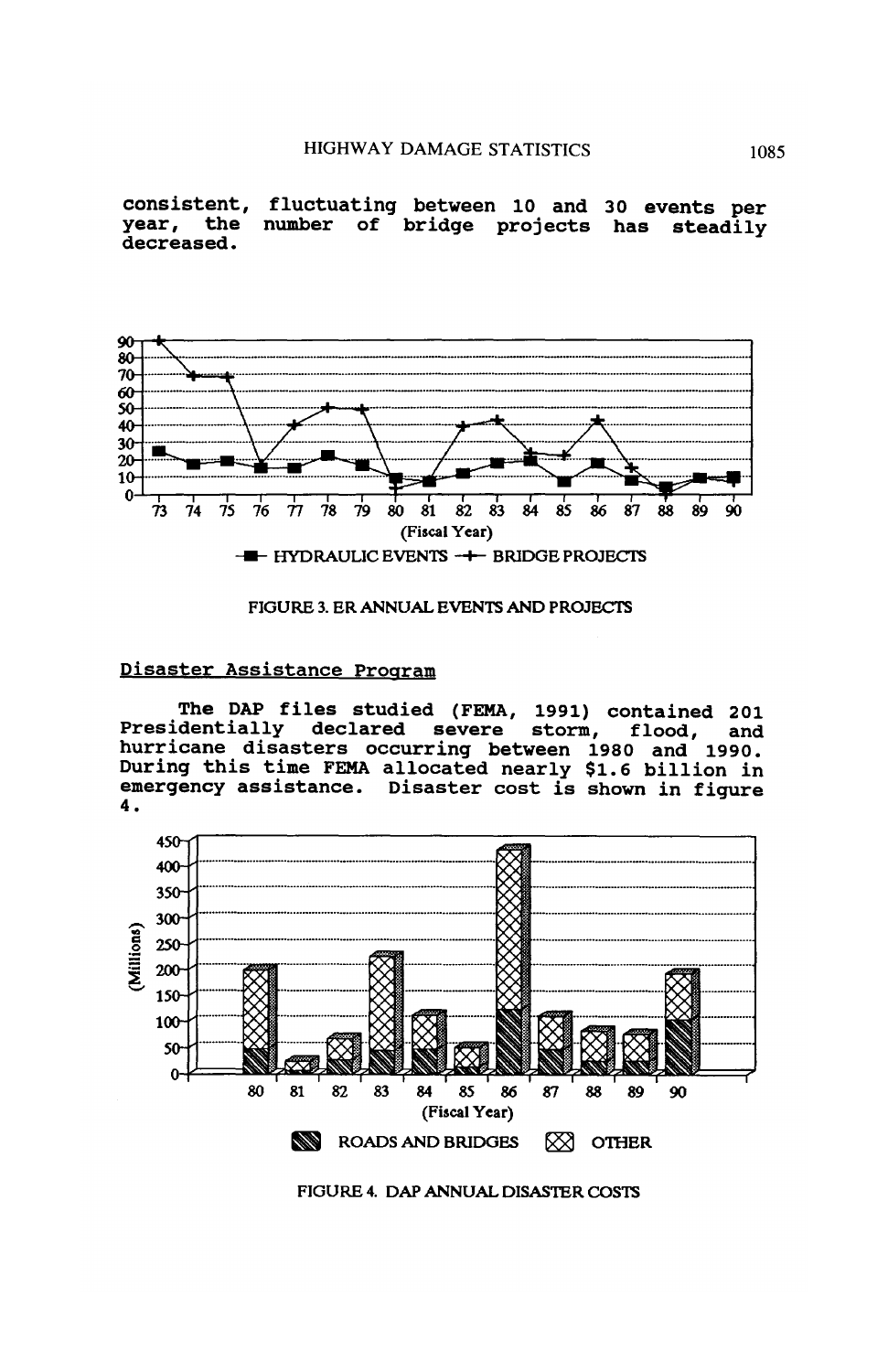Over 30 percent of the money funded through the DAP is spent on roads and bridges. This amounts to \$29 million annually. A representative sample of small, medium, and large disasters shows that about 16 percent of this is allocated for bridges.

The relationship between the number of events funded<br>by the two programs is shown in figure 5. The DAP funds an average of 6 more disasters each year. Many disasters do not receive funds from the ER program because the FHWA only allocates money for the restoration of highway facilities on the Federal-Aid system and many times it is the off system facilities that suffer the most damage.





### Conclusions

There is no uniform way of accounting for the total losses suffered because of damages sustained by highways and bridges during hydraulic disasters. The Emergency Relief Fund and Disaster Assistance Program make up a<br>very small portion of the total costs being spent. Other<br>forms of financial aid are available. Funds are forms of financial aid are available. Funds are administered through the National Flood Insurance Program as well as a multitude of private insurance companies. The cost to small businesses and industry as well as individuals due to downed bridges and closed roads is phenomenal, and many of the damages suffered from the hundreds of small events occurring every year go unrecorded.

There are also differences in reporting flood losses. Different agencies have different definitions